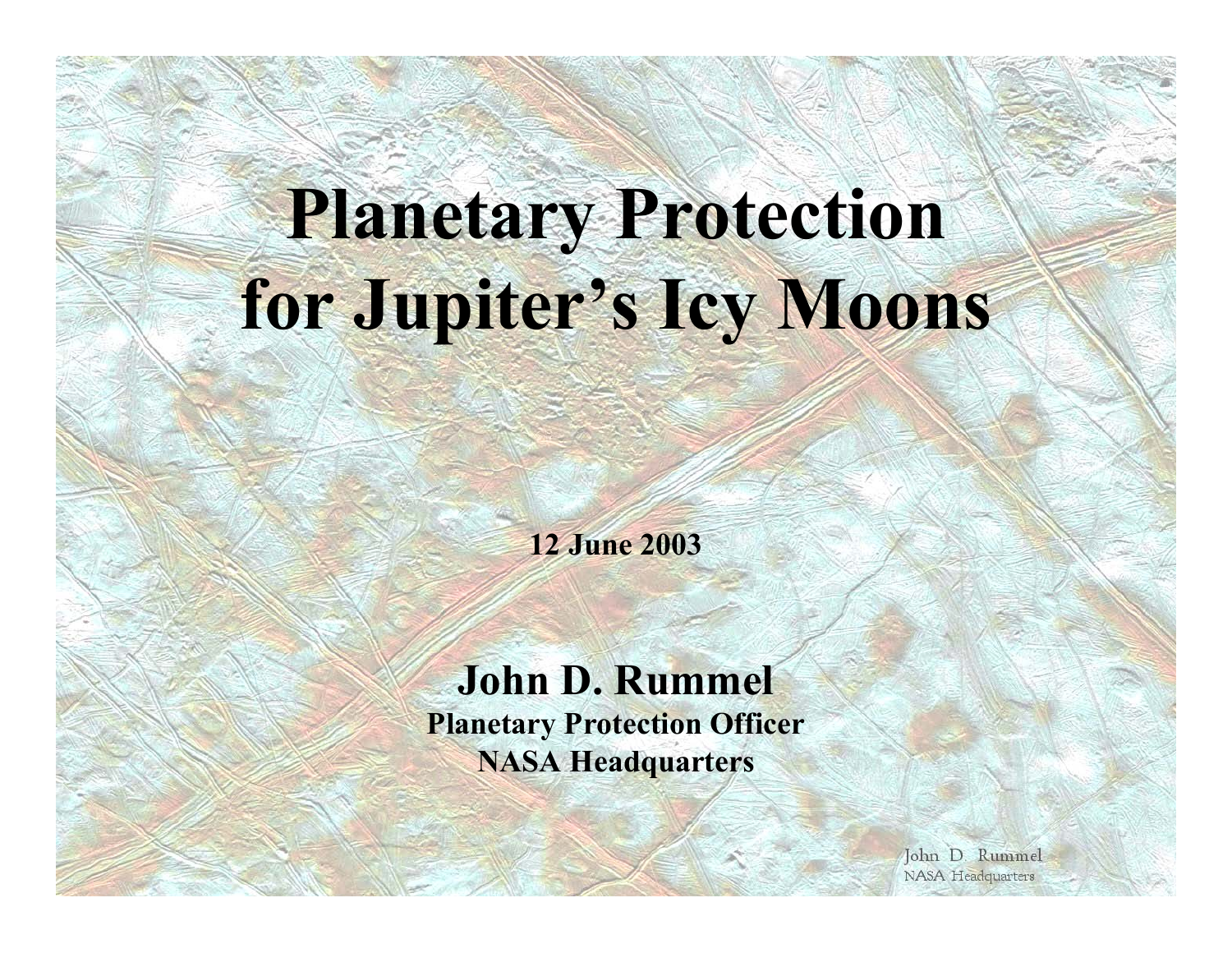#### Planetary Protection Policy (NPD 8020.7E)

#### It is NASA's policy to:

- •Preserve planetary conditions for future biological and organic constituent exploration
- To protect Earth and its biosphere from potential extraterrestrial sources of contamination

*Complies with Article IX of the Outer Space Treaty of 1967*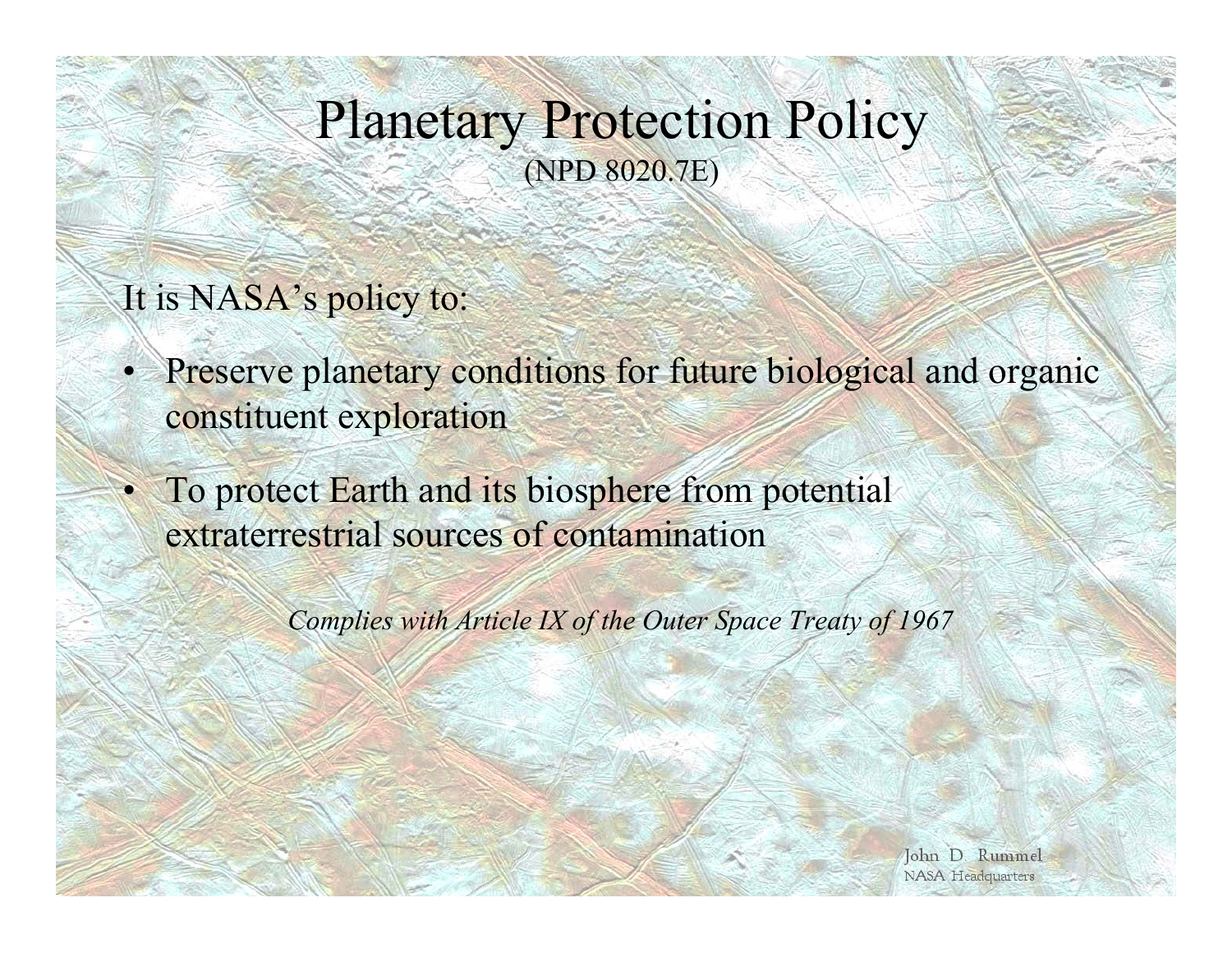### Planetary Protection Philosophy

A central tenet MUST be a presumption of ignorance:





It isn't that we expect to find these things out there— It's that we never expected to find them HERE!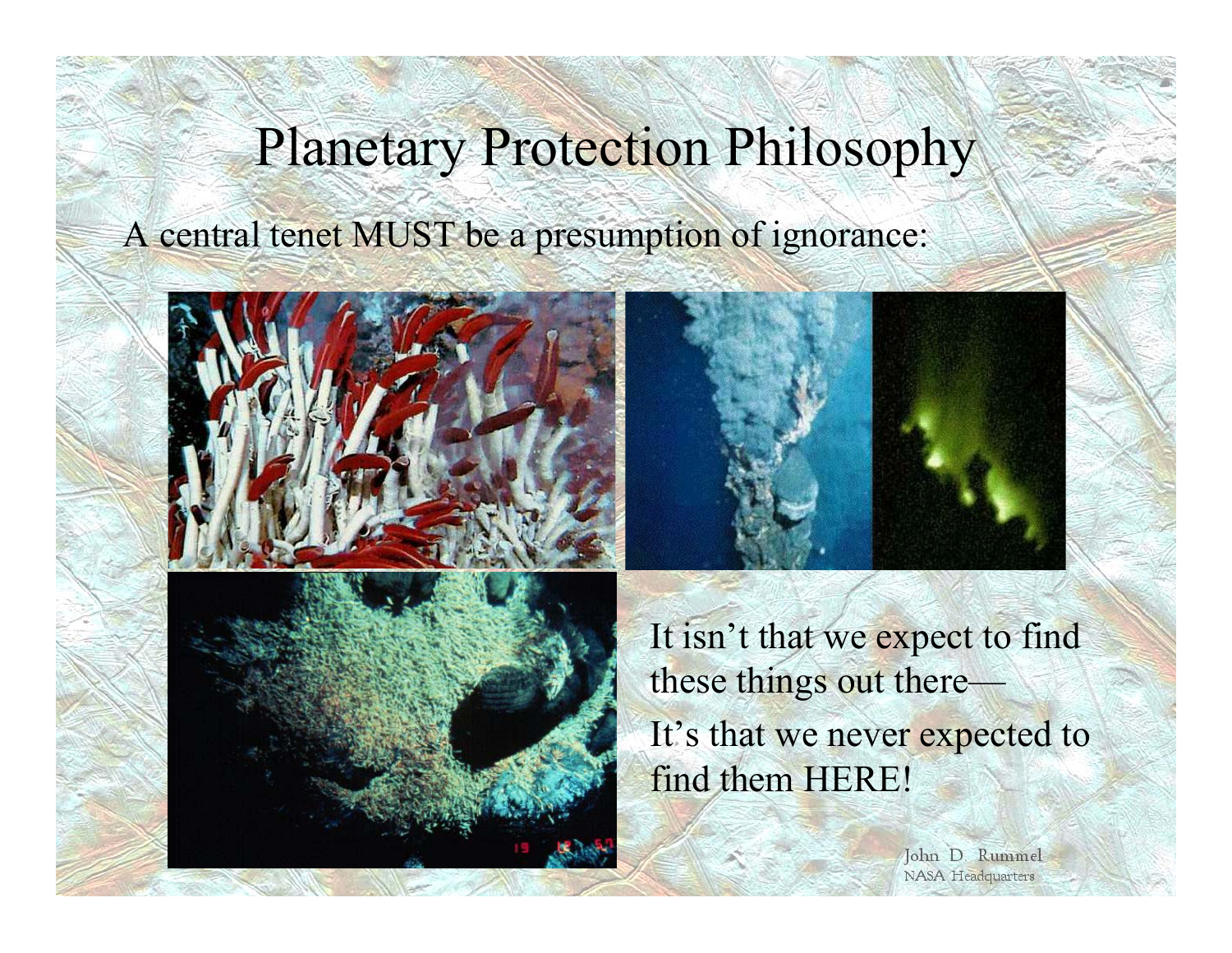#### **Background Documents**

- NASA Policy Document (NPD) 8020.7E establishes planetary protection policy for the Agency
	- "Specific constraints imposed on spacecraft involved in solar system exploration will depend on the nature of the mission and the identity of the target body or bodies. These constraints will take into account **current scientific knowledge** about the target bodies through **recommendations from both internal and external advisory groups**, but most notably from the **Space Studies Board** of the National Academy of Sciences."
- NPG 8020.12B, "Planetary Protection Provisions for Robotic Extraterrestrial Missions" establishes implementation requirements for missions based on mission category
- COSPAR (an interdisciplinary committee of the International Council for Science–ICSU) maintains an international consensus planetary protection policy (current version dated 10/02)
- PP requirements for Jupiter Icy Moons Orbiter as of now are based on:
	- NRC/SSB report on "Preventing Forward Contamination of Europa," 2000, which provides a framework for future decisions
	- NRC/SSB/COMPLEX letter of 28 June 2000 on Galileo disposal
	- Additional studies and data to be determined between now and JIMO PDR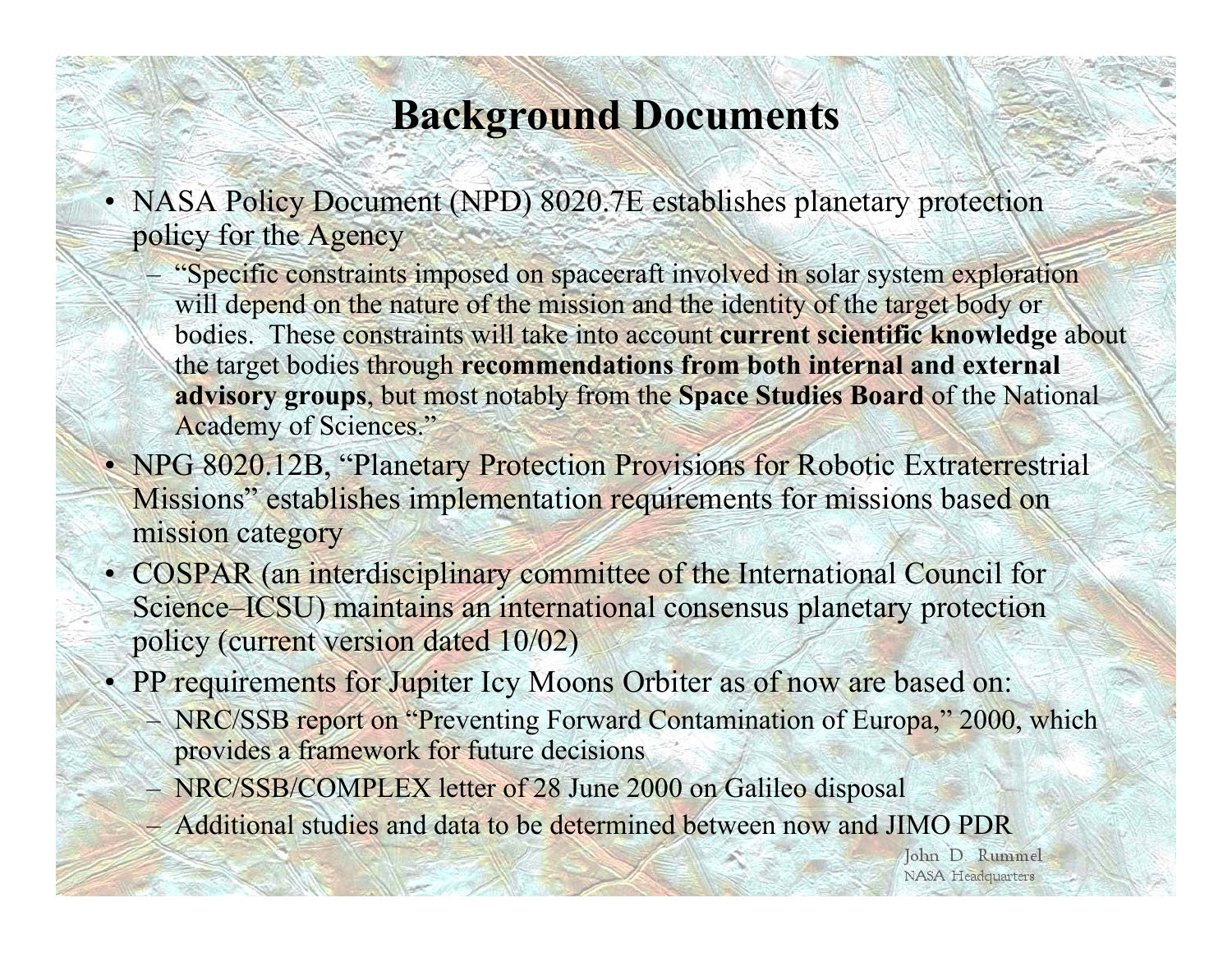## NASA Planetary Protection Office Overview



**Project Monitoring** 

Plans, reports, status Implementation assurance

Implementation/Requirements Analysis Project plan analysis and independent review Implementation strategies and outcomes

Program and Study Support Workshops and working groups Committee staff and liaisonAdvanced planning Research on Standards, Requirements Project-common methods/qualifications Implications of exobiological findings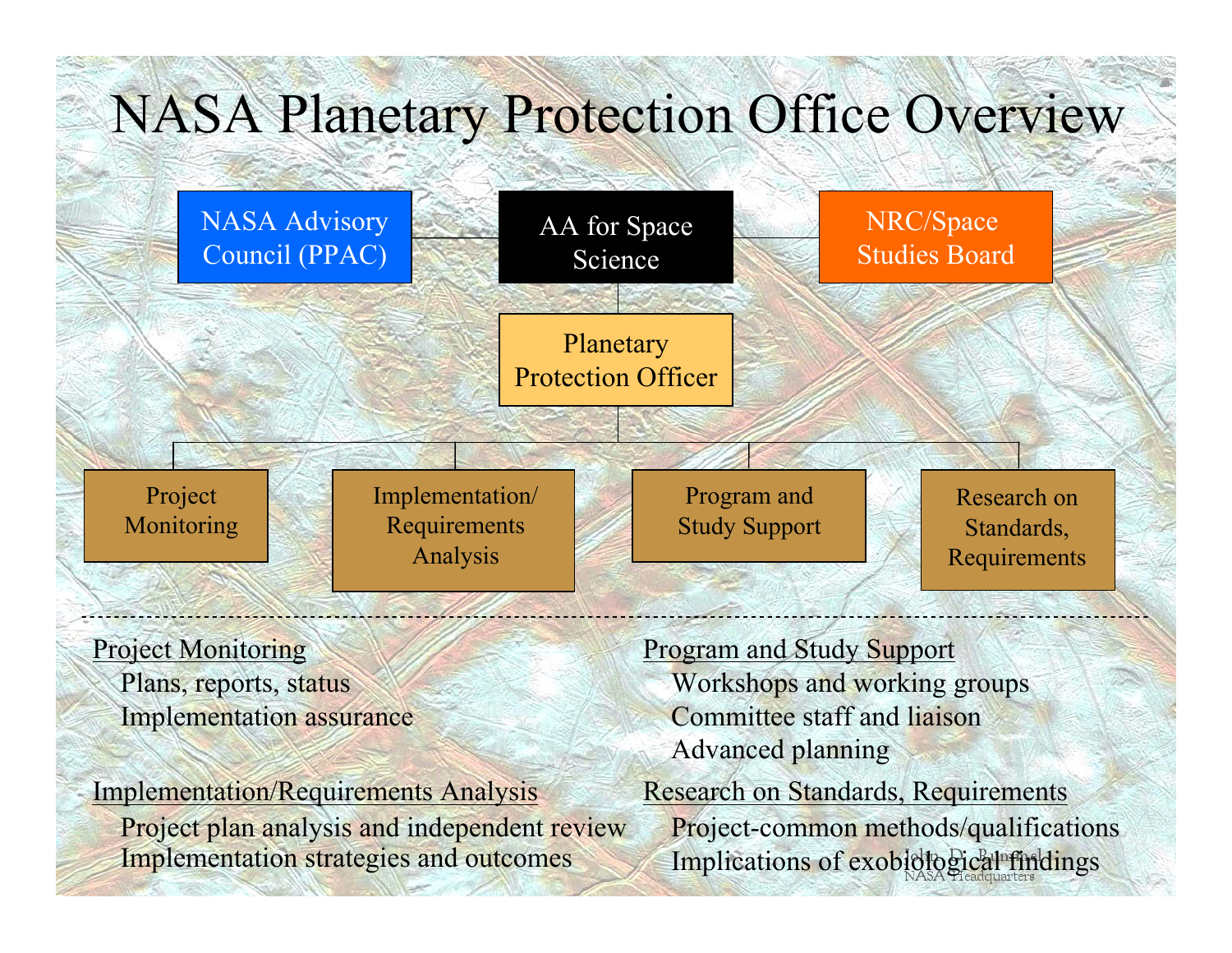#### **Preventing the Forward Contamination of Europa** SSB 2000

- • For every mission to Europa, the probability of contaminating a possible europan ocean with a viable terrestrial organism at any time in the future should be less than 10-4 per mission.
- Current cleaning and sterilization techniques are satisfactory to meet the needs of future space missions to Europa.
- • Current culture-based method used to determine the bioload on a spacecraft should be supplemented by screening tests for specific types of extremophiles, such as radiation-resistant organisms.
- •Modern molecular methods, such as those based on the polymerase chain reaction (PCR), may prove to be quicker and more sensitive to detect and identify biological contamination than NASA's existing culturing protocols. •
	- Studies should be conducted to improve knowledge of Europa, and define the issues related to minimization of forward contamination, including:
		- Ecology of clean room and spacecraft-assembly areas, with emphasis on extremophiles, such as radiation-resistant microbes
		- Detailed comparisons of bioload assay methods
		- Desiccation- and radiation-resistant microbes that may contaminate spacecraft

**NASA** Headquarters

- Autotroph detection techniques; and
- Europa's surface environment and its hydrologic and tectonic cycles. Rummel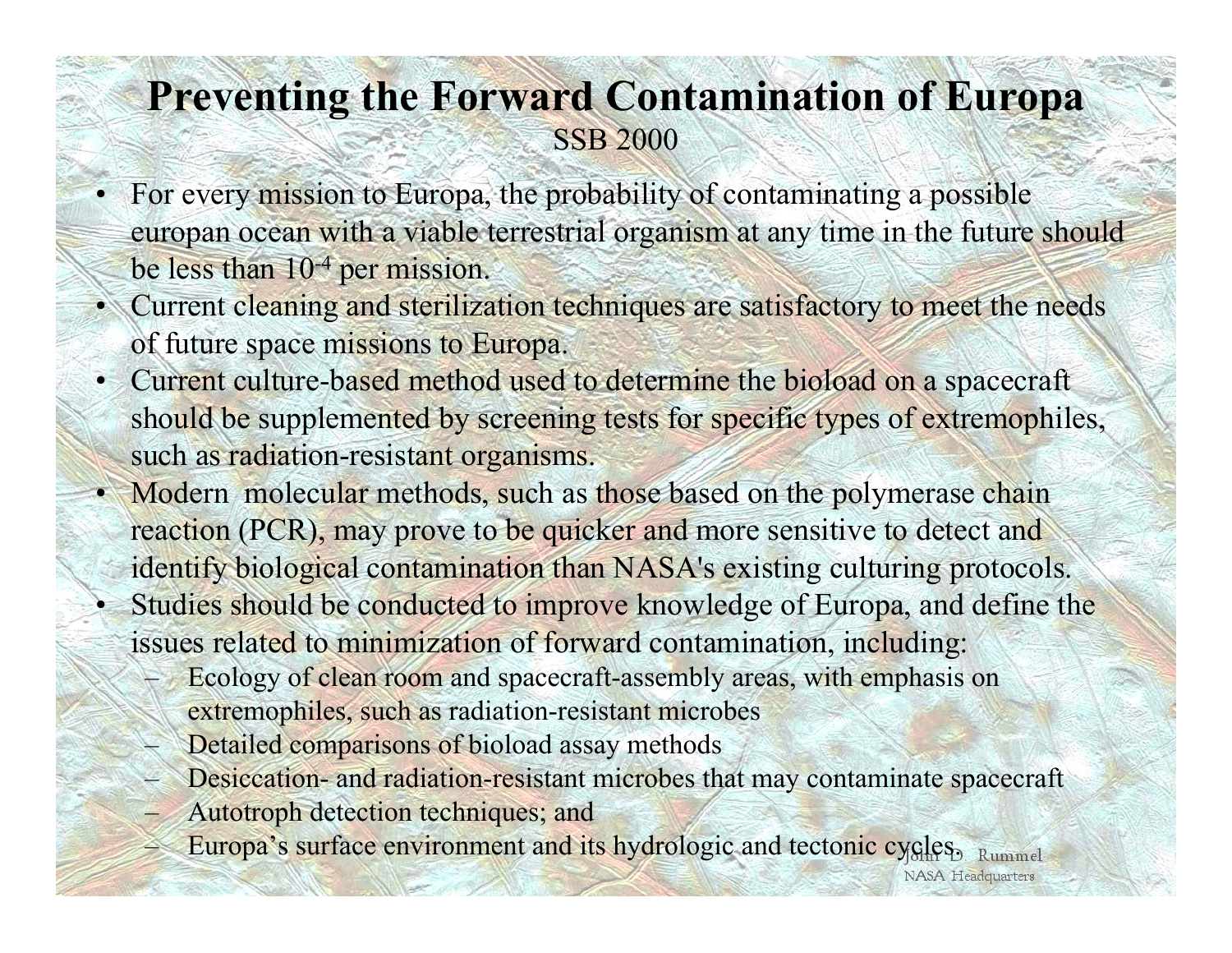### **Preventing the Forward Contamination of Europa**

SSB's Example Calculation of Probability of Contamination

The number of organisms of type X that will Survive on Europa is based on the initial contamination level  $[N_{X0}]$  and various survival factors:

 $N_{Xs} = N_{X0} F_1 F_2 F_3 F_4 F_5 F_6 F_7$ 

- F1—Total Number Of Cells Relative To Cultured Cells
- F<sub>2</sub>—Bioburden Reduction Treatment
- F <sup>3</sup>—Cruise Survival Fraction
- F <sup>4</sup>—Radiation Survival
- F<sub>5</sub>—Probability Of Landing At An Active Site
- F<sub>6</sub>—Burial Fraction
- F<sub>7</sub>—Probability That An Organism Survives And Proliferates

Where the organisms of type X are defined as:

- Type A. Typical, common microorganisms of all types (bacteria, fungi, etc.); Type B. Spores of microorganisms, which are known to be resistant to insults (such as desiccation, heat, and radiation);
- Type C. Spores which are especially radiation-resistant; and
- Type D. Rare, but Highly Radiation Resistant non-spore microorganisms John D. Rummel (e.g., *Deinococcus radiodurans*).**NASA** Headquarters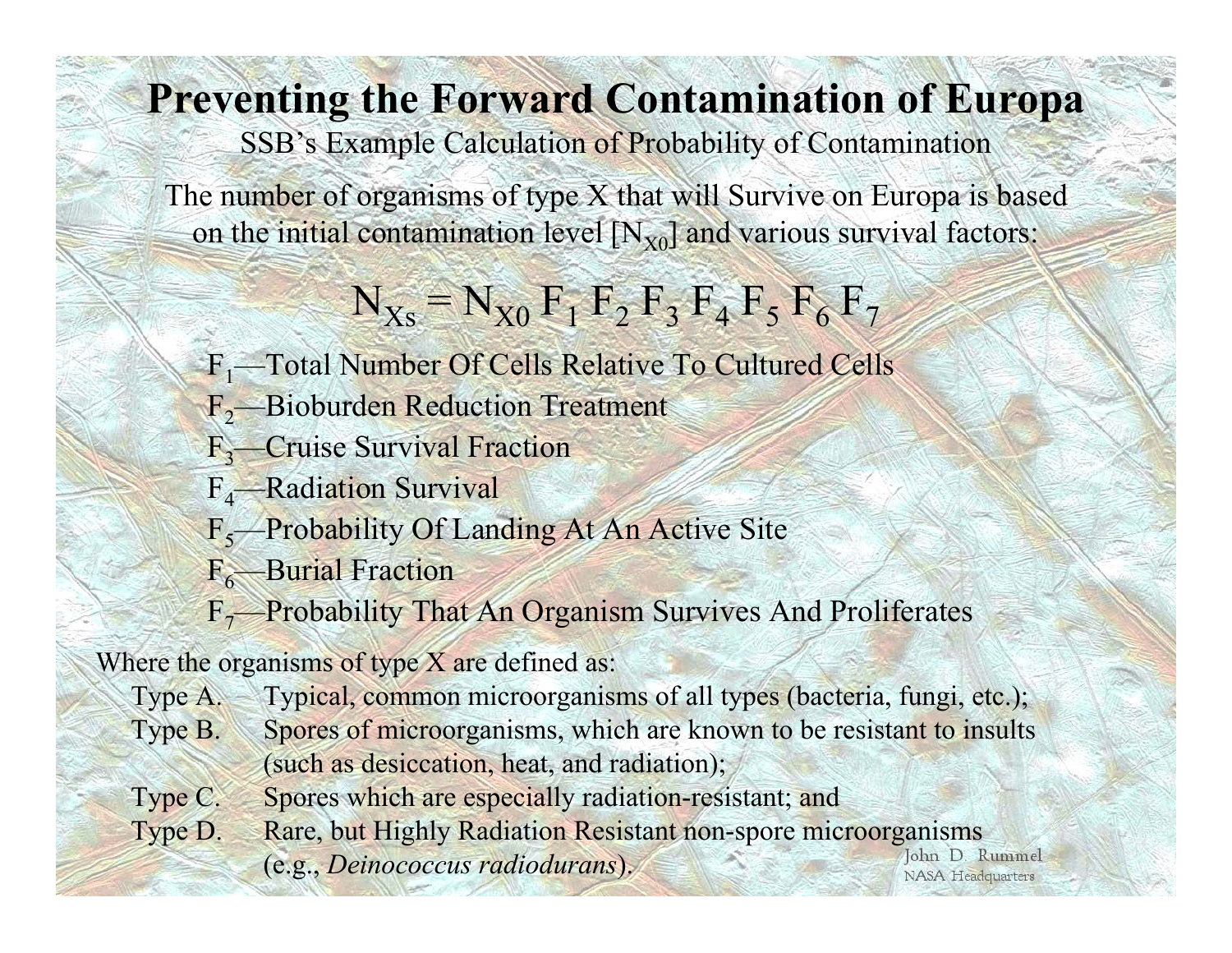#### **NASA/COSPAR Policy:**  Planetary Protection Mission Categories PLANET MISSION **MISSION** PRIORITIES TYPE CATEGORY

- A Not of direct interest for understanding the Any process of chemical evolution. No protection of such planets is warranted (no requirements).
- B Of significant interest relative to the process of Any II chemical evolution, but only a remote chance that contamination by spacecraft could jeopardize future exploration.
- C Of significant interest relative to the process of Flyby, Orbiter III chemical evolution and/or the origin of life or for which scientific opinion provides a significant chance of contamination which could jeopardize Lander, Probe IV a future biological experiment.
- All Any Solar System Body Earth-Return V
- 
-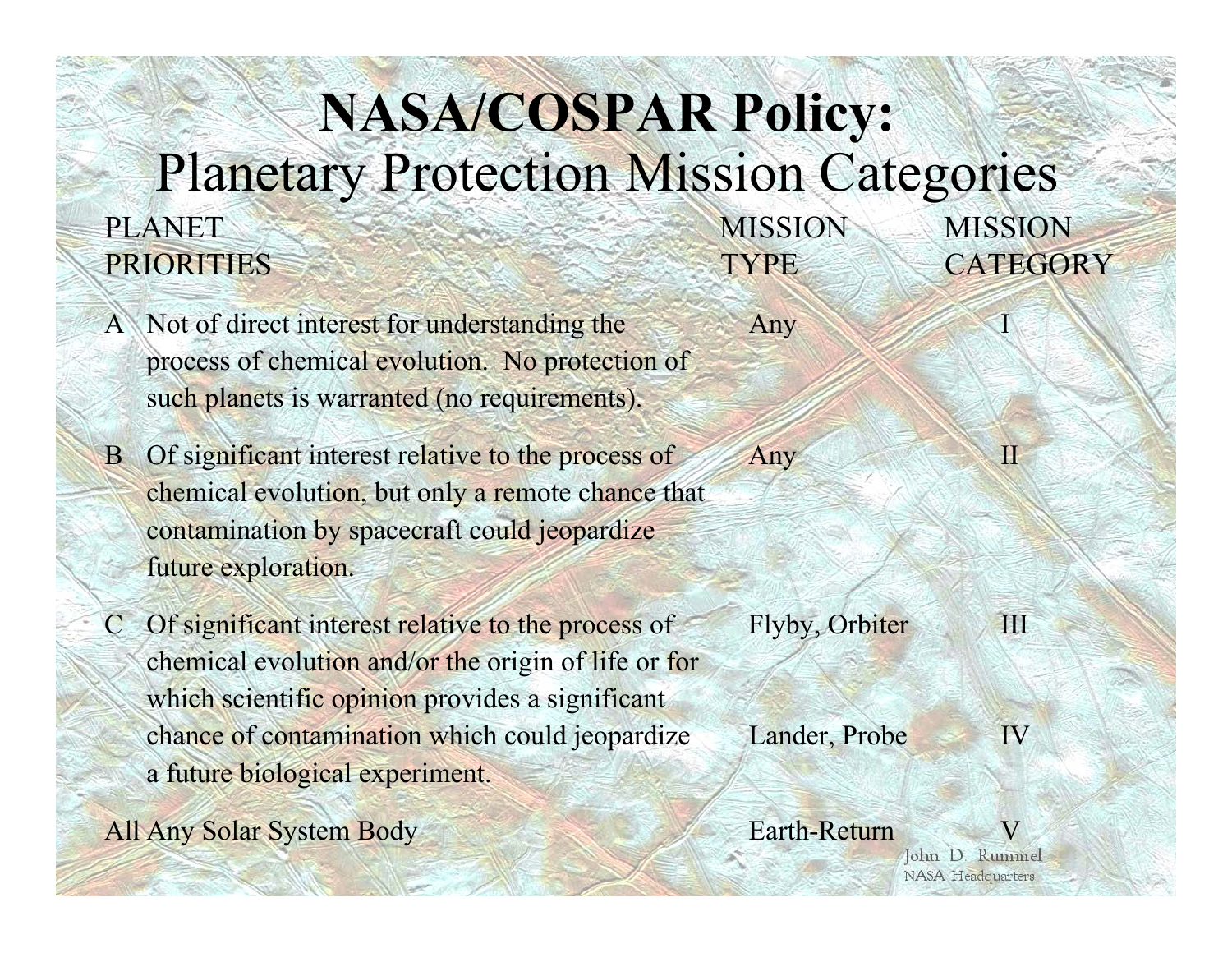# **Category III/IV Requirements for Europa**

Category III and IV. Requirements for Europa flybys, orbiters and landers, including bioburden reduction, shall be applied in order to reduce the probability of inadvertent contamination of an europan ocean to less than 1 x 10<sup>-4</sup> per mission. These requirements will be refined in future years, but the calculation of this probability should include a conservative estimate of poorly known parameters, and address the following factors, at a minimum:

- •Bioburden at launch
- •Cruise survival for contaminating organisms
- •Organism survival in the radiation environment adjacent to Europa
- •Probability of landing on Europa
- •The mechanisms of transport to the europan subsurface
- • Organism survival and proliferation before, during, and after subsurface transfer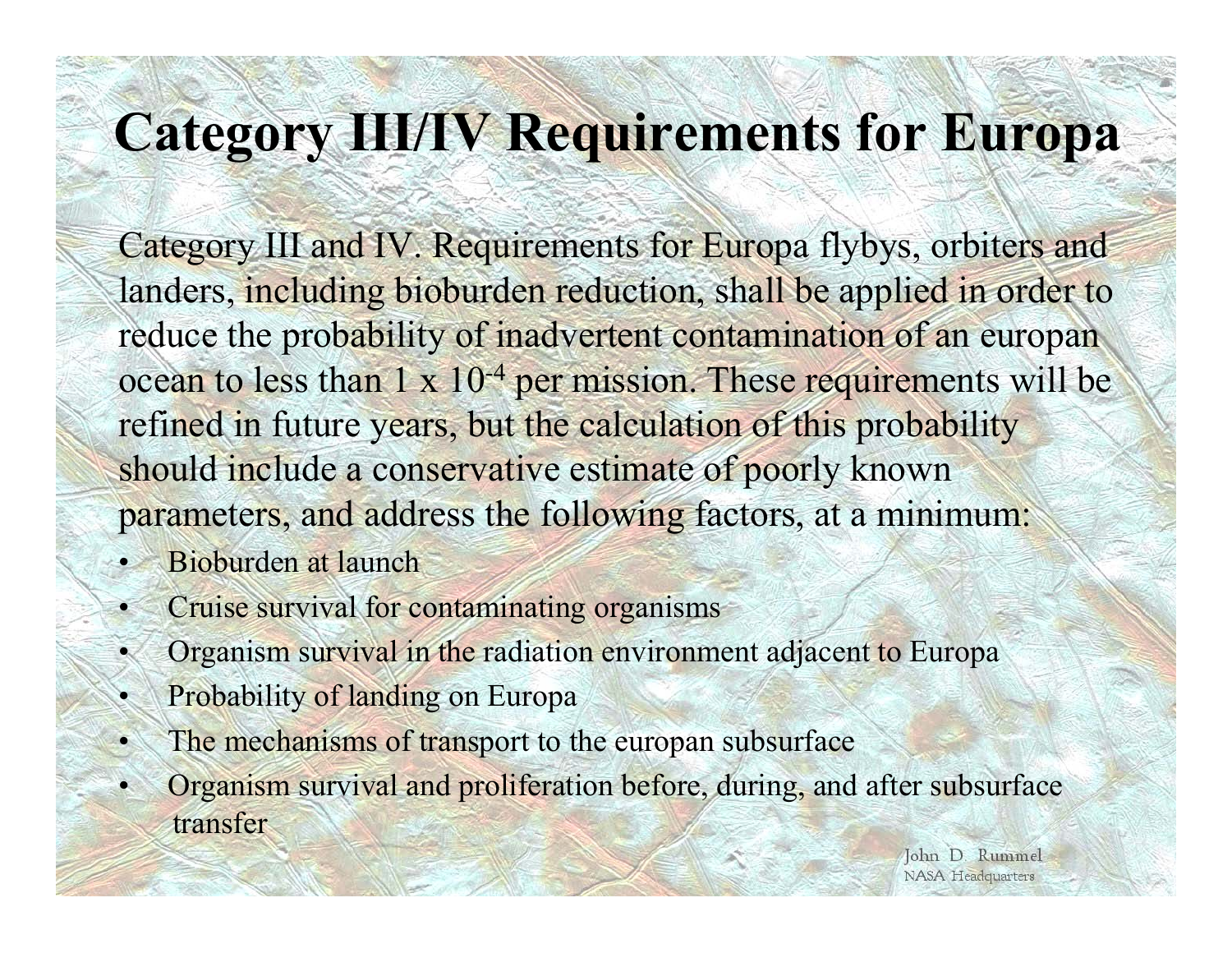# **Category III/IV Reqs. for Europa (cont.)**

- Preliminary calculations of the probability of contamination suggest that bioburden reduction will likely be necessary even for Europa orbiters (Category III) as well as for landers, requiring the use of cleanroom technology and the cleanliness of all parts before assembly, and the monitoring of spacecraft assembly facilities to understand the bioload and its microbial diversity, including specific problematic species.
- Specific methods should be developed to eradicate problematic species. Methods of bioburden reduction should reflect the type of environments found on Europa, focusing on Earth extremophiles most likely to survive on Europa, such as cold and radiation tolerant organisms (SSB 2000).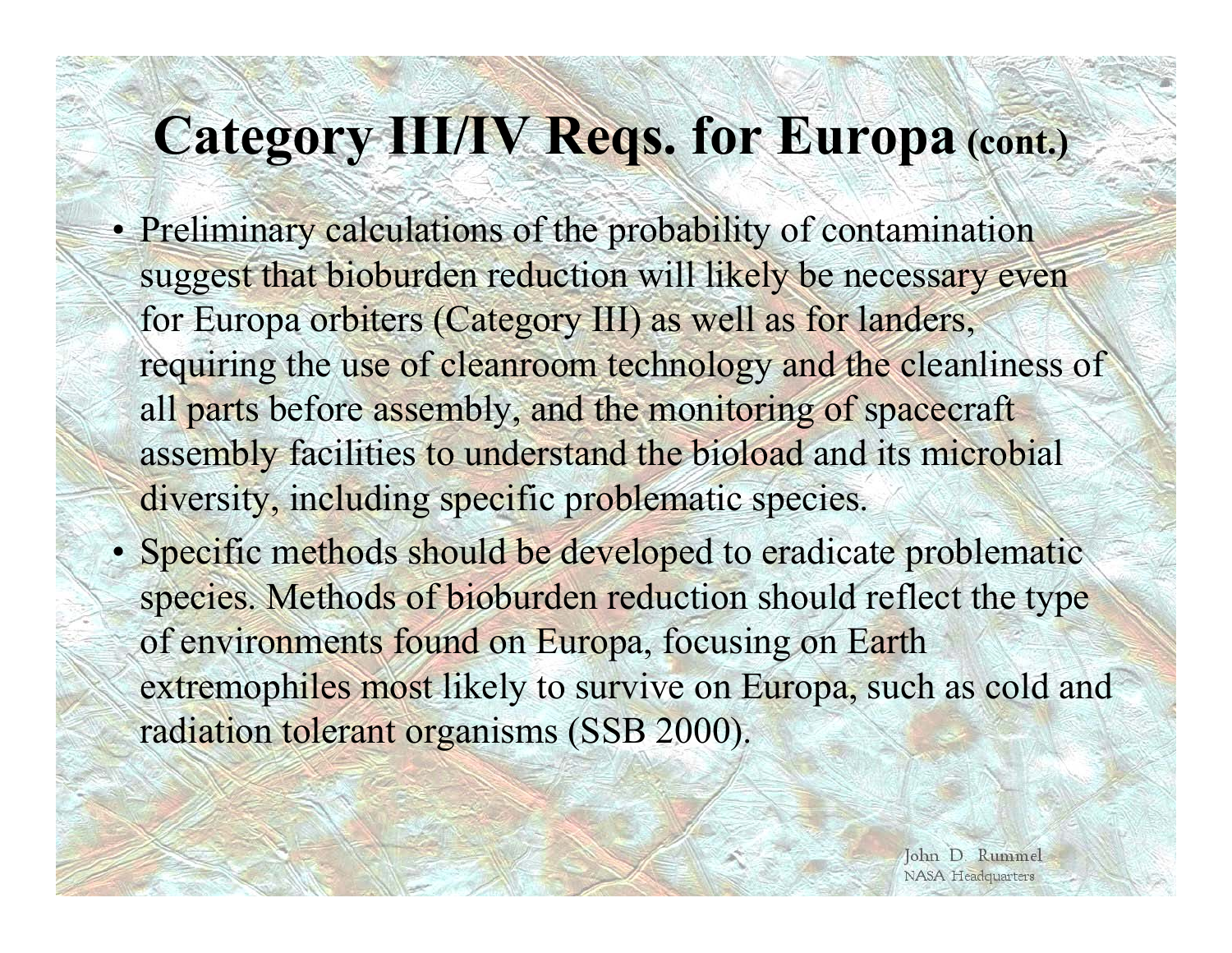### **NRC/SSB/COMPLEX Letter of 28 June 2000 on Final Disposition of Galileo**

- There is no planetary-protection-related objection to the disposal of Galileo by intentional or unintentional impact with Io or Jupiter.
- There are serious planetary-protection objections to the intentional or unintentional disposal of Galileo on Europa. Qualitative limits on acceptable probabilities of contamination are contained in the recent report of the Task Group on the Forward Contamination of Europa.
- •The planetary-protection implications of the intentional or unintentional impact of Galileo with Ganymede or Callisto are intermediate in the broad range between those for disposal on Io and for disposal on Europa
	- –The biological potential of Ganymede cannot be shown to be zero
	- –Callisto may have an ocean, but lack a biologically useful energy source
	- Prudence dictates a preference for end-of-mission scenarios that involve a minor risk of impact with either Ganymede or Callisto.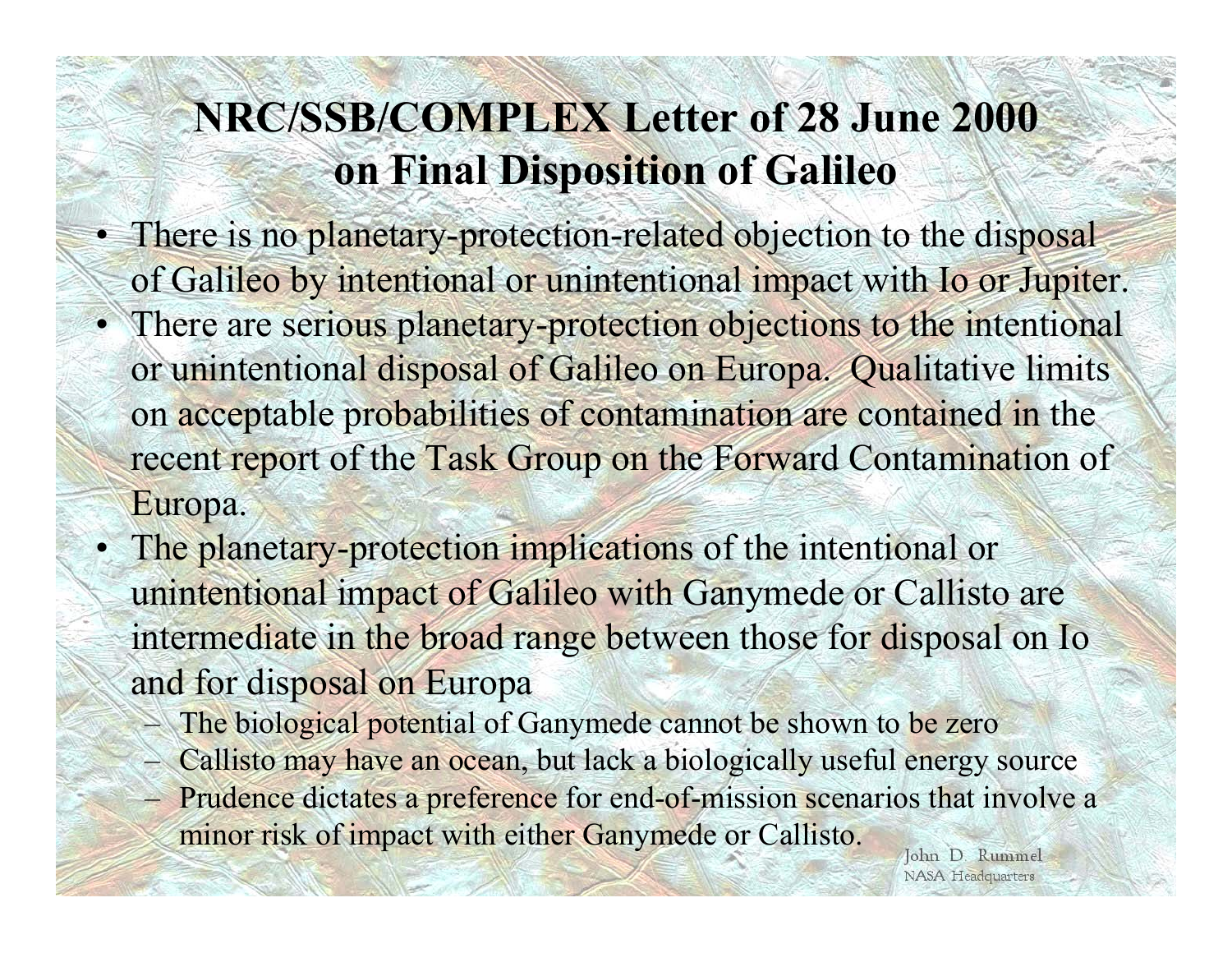### **Likely Impositions on JIMO** *"Protect and Preserve"*

Specific measures may include:

- Reduction of spacecraft biological contamination
	- –Clean the spacecraft from the inside, out (microbe-life  $\approx$  silicon-life)
- Constraints on spacecraft operating procedures –Adopt fail-friendly long-term orbits
- Spacecraft organic inventory and restrictions
	- –Know/reduce damage if this doesn't work out
- Restrictions on the handling of returned samples
	- Later! (but watch that dynamic chaos....)
- Documentation of spacecraft trajectories and spacecraft material archiving
	- –Well, yeah....This is a Government policy, after all....